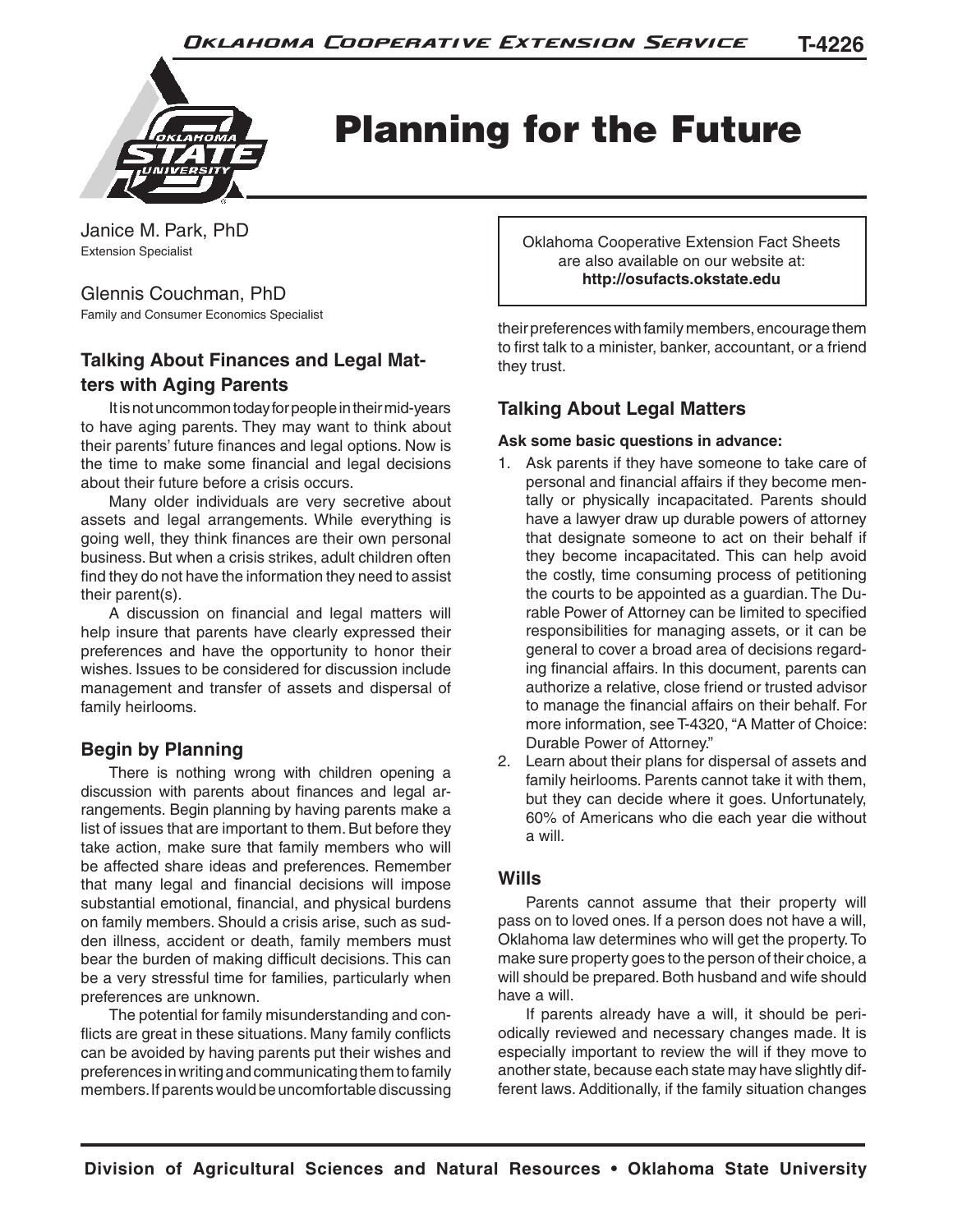through marriage, divorce, birth or death of heirs, or if additional assets are acquired, the will needs to be updated. Likewise, changes will be necessary if the person who was named as executor, guardian or trustee is no longer able to be responsible. Make sure to know the location of their will.

To avoid family squabbles, have parents prepare a detailed list of who will receive personal items, such as the lace tablecloth, pearl earrings, or a key chain. Parents should tell everyone where they want all their possessions to go, then attach the list of instructions to their will.

#### **Living Trusts**

A living trust allows the transfer of ownership of property to a separate entity called a trust. A trust is managed by a trustee according to rules established in the trust document for the benefit of the beneficiaries named in the trust. A revocable trust allows parents to change the terms of the trust, should they change their mind. An irrevocable trust does not allow a change in terms once the trust document is completed. A trust does not end upon death and is an alternate to a will for passing property to beneficiaries. A trust can reduce probate expenses, simplify an estate plan and ensure the smooth transfer of assets to beneficiaries. For additional information about living trusts, request Fact Sheet F-771, "Trusts: Uses and Considerations," from the Oklahoma Cooperative Extension Service.

### **Talking About Financial Matters**

Financial questions can be delicate because no one wants to talk about their financial affairs. It is common for parents to have savings and investments that their adult children do not know about. Therefore, seek out the following financial information:

- 1. Find out what assets and liabilities parents have. There may be accounts or property holdings in other states, or even other countries, that children may not know about. A family member may owe them money, yet there is no record of the loan. Get them to write a list of assets and liabilities. Also, prepare a list of the amounts of money on loan to family and friends.
- 2. Determine what insurance coverage parents have. Do parents have sufficient insurance to cover high medical expenses or long term care that can wipe out savings and investments? A review of insurance coverage may allow them to see the presence of needless life insurance or eliminate duplicate Medigap policies. To insure maximum entitled health insurance benefits from Medicare and Medigap insurance, check out eligibility requirements.

 Medicare provides hospital (Part A) and medical (Part B) insurance coverage. Although anyone receiving Social Security benefits is automatically

enrolled in Part A insurance coverage, coverage under Part B is voluntary. Medicare benefit coverage, coinsurance requirements and Part B premiums change January 1 of each year.

3. Determine eligibility for Social Security and private pension benefits. Social Security benefits are available to all persons who meet the eligibility requirements. Free personalized benefit estimates are available from the Social Security Administration. Access to Social Security information is available online through www.ssa.gov. Be sure to check on the accuracy of their parents' accounts. Private pension eligibility requirements are available from former employers. Inquire about survivorship rights for a surviving spouse.

#### **Location of Documents and Records**

Learn where they keep their important documents and records. After carefully thinking, planning, and taking appropriate actions and developing necessary documents, make a list of all documents and other important records. It is critical that family members know where records and documents can be found.

Financial advisors suggest that people keep copies of all key documents: one in a safe deposit box, one in parents' files and another at their children's homes or at their attorney's office. There are many safe and free or low cost online storage solutions that can be shared between family members and allow all to have access to these important papers.

The important point is to know where to can locate your parents' important papers and financial accounts. Advance preparation can eliminate paper chasing at a time of grief and stress.

To help your parents organize the location of important financial, legal, and other documents, a checklist is provided on the following page.

### **Letter of Last Instructions**

To ease the decision of funeral and burial details, the parents should write a letter of instruction outlining their preferences.

- 1. Find out where the parents want to be buried.
- 2. Ask if they own cemetery plots.
- 3. Determine if a burial insurance policy exists.
- 4. Determine the parents' preference for funeral arrangements.

Make sure to have parents' best intentions in mind, but do not try to force them into these decisions. They should share only as much information as they feel comfortable discussing. Just make sure to know important legal and financial documents. Making sure parents' needs and wishes are taken care of offers the family peace of mind.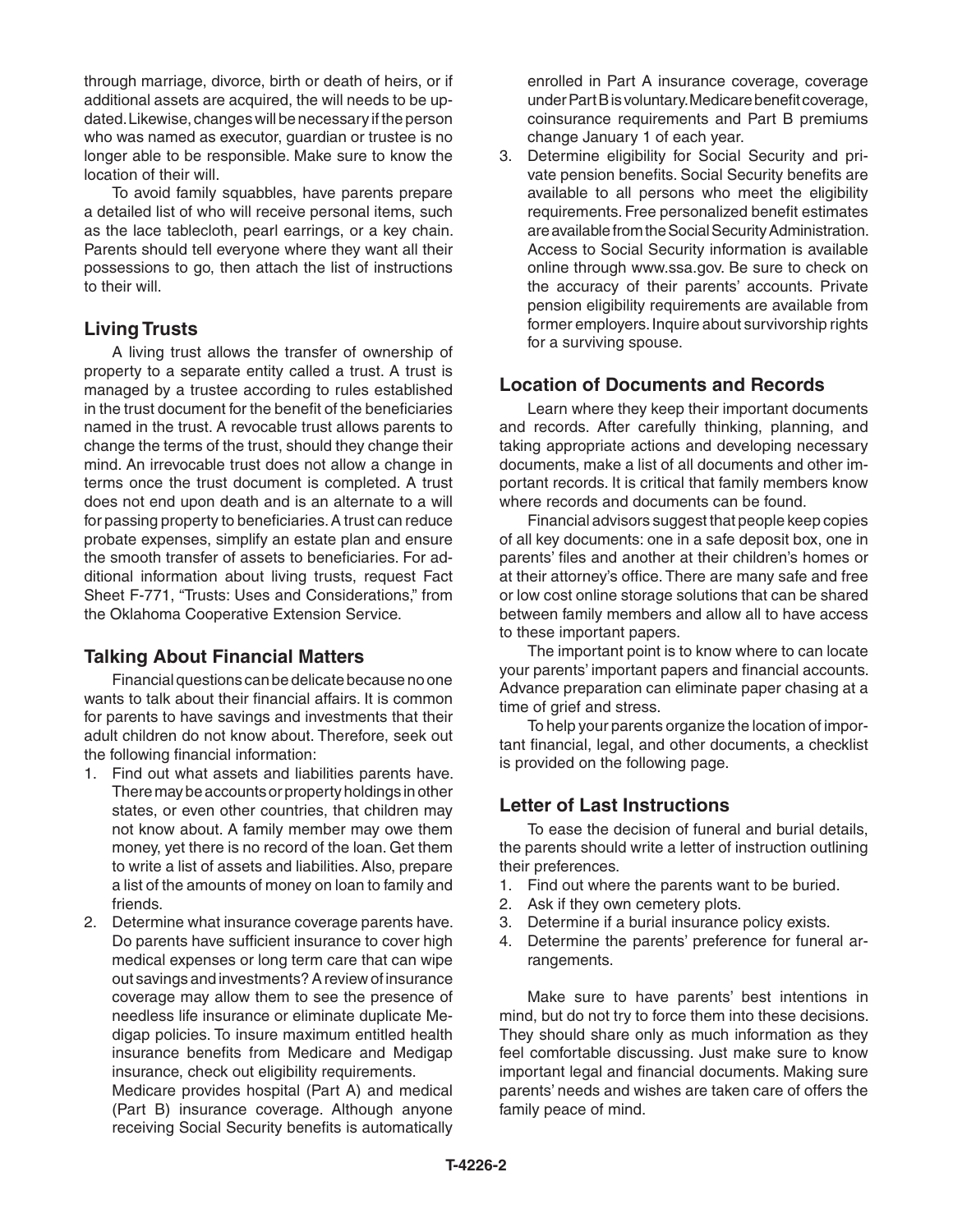Use the following checklist to organize important records and documents.

| <b>Record or Document</b>                                                                                 | <b>Location</b>                                                                                                                                 |
|-----------------------------------------------------------------------------------------------------------|-------------------------------------------------------------------------------------------------------------------------------------------------|
| <b>Safety Deposit Box</b>                                                                                 | Where is key? List of contents.                                                                                                                 |
| <b>Wills</b>                                                                                              | Safety deposit box; Lawyer's office.                                                                                                            |
| <b>Advanced Health Care Directive</b>                                                                     | Safety deposit box; With each physician; With each family member; In<br>car or suitcase when traveling; Extra copy for hospital upon admission. |
| <b>Durable Power of Attorney</b><br>(health care)                                                         | Safety deposit box; Appointed power;<br>Lawyer's office.                                                                                        |
| <b>Durable Power of Attorney (finances)</b>                                                               | Safety deposit box; Designated power; Lawyer's office.                                                                                          |
| <b>Insurance Policies</b> (life, property, etc.)                                                          | Home files with name, address, phone of agent.                                                                                                  |
| Personal Documents (birth certificates,<br>marriage licenses, Social Security,<br>Military records, etc.) | Safety deposit box.                                                                                                                             |
| <b>Bank Records</b>                                                                                       | Home files.                                                                                                                                     |
| <b>Tax Records</b>                                                                                        | Home files or labeled container in attic or garage (six years or more).                                                                         |
| <b>Bills and Receipts</b>                                                                                 | Home files (current year); Past years with tax papers.                                                                                          |
| <b>Debts</b>                                                                                              | Names and addresses of all persons owed.                                                                                                        |
| <b>Contracts</b>                                                                                          | Names and addresses of all parties involved.                                                                                                    |
| <b>Warranties</b>                                                                                         | Home files.                                                                                                                                     |
| <b>Household Inventory</b>                                                                                | Safety deposit box.                                                                                                                             |
| <b>Retirement Plan (list of beneficiaries)</b>                                                            | Safety deposit box; Who should be contacted?                                                                                                    |
| <b>Investments</b> (savings accounts, stocks,<br>bonds, mutual funds, etc.)                               | Safety deposit box with names and<br>addresses of investment institutions                                                                       |
| <b>Properties owned</b> (list of real and person)                                                         | Safety deposit box.                                                                                                                             |
| <b>List of Personal Possessions</b>                                                                       | Home files with name of designated person to receive.                                                                                           |
| Deeds, Titles, Surveys, Abstracts                                                                         | Safety deposit box.                                                                                                                             |
| Leases (oil, property, etc.)                                                                              | Safety deposit box.                                                                                                                             |
| <b>Financial and Legal Advisors</b><br>(bankers, accountants, brokers, etc.)                              | Home files (with names, addresses, phone numbers).                                                                                              |
| <b>Letter of Last Instruction</b><br>& Cemetery Records                                                   | Home files or family members.                                                                                                                   |